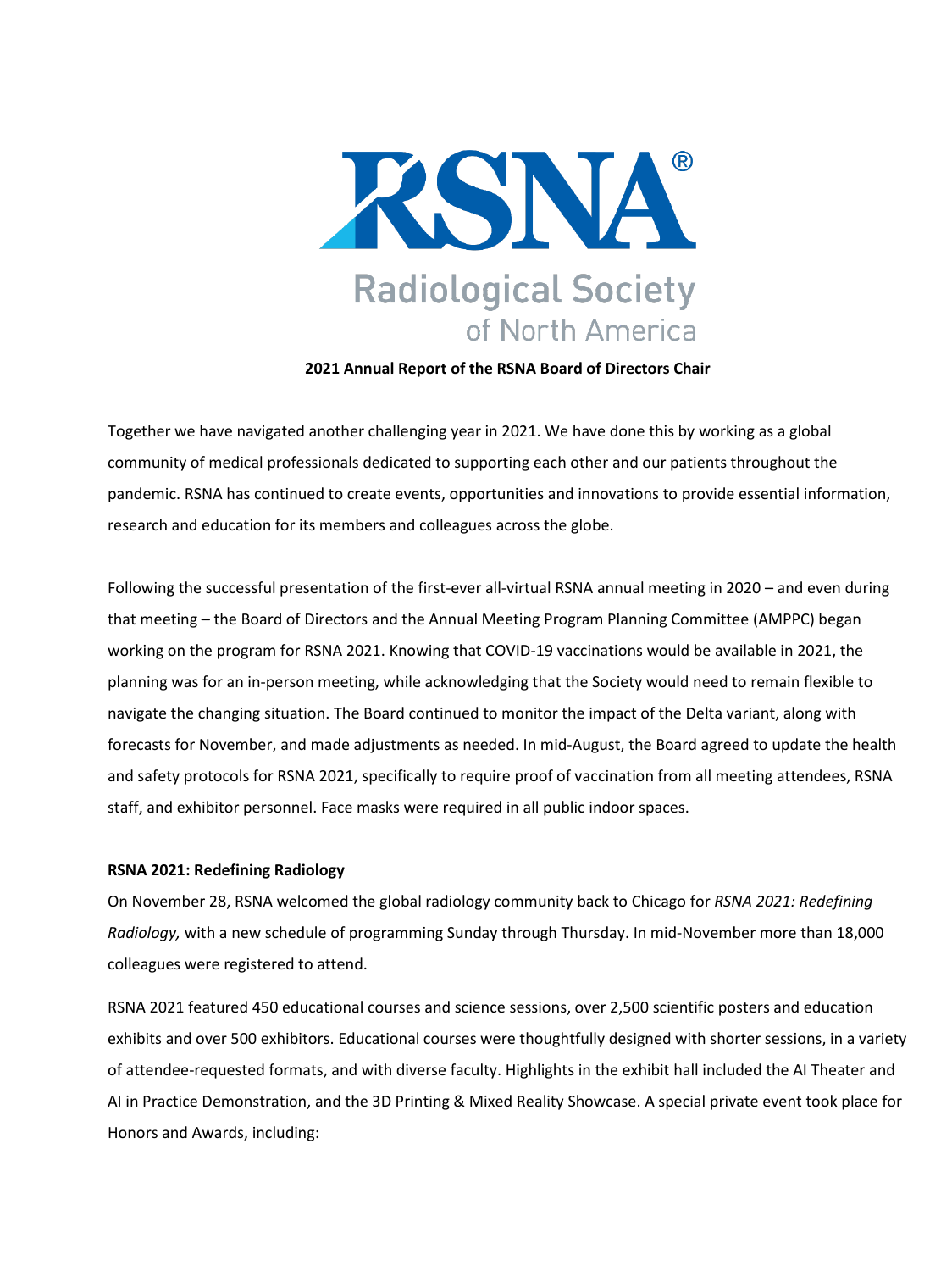- Gold Medals: Yoshimi Anzai, MD, MPH; Richard L. Ehman, MD; and Jonathan S. Lewin, MD
- Honorary Members: Boris Brkljačić, MD, PhD; Seung Hyup Kim, MD, PhD; and Harriet C. Thoeny, MD
- Outstanding Researcher: Pamela K. Woodard, MD
- Outstanding Educator: Adam E. Flanders, MD

The RSNA 2021 Virtual Meeting will be available through April 30, 2022.

## **New Educational Opportunities**

The Board approved the RSNA Education Council's recommended education strategic plan to be executed between July 2021 and June 2024. The strategic plan will be used to guide the educational activities and initiatives that RSNA offers over the next three years.

Embracing the shift to virtual education, and supporting radiologists' continuing education needs, RSNA hosted four in-depth virtual Spotlight Courses and webinars throughout the year. Spotlight Courses will return to locations across the U.S. and around the world in 2022.

Since its launch in 2018, the RSNA Case Collection has cemented itself as a key point-of-care tool. Over 900 peerreviewed cases are included in the collection, and submissions are now being accepted for new collections for endometriosis imaging, breast imaging (BI-RADs™), liver imaging (LI-RADs™) and thyroid imaging (TI-RADs™).

In early 2022, the RSNA Imaging AI Certificate will launch as the first-ever radiology-centered AI certificate program blending an online case-based learning curriculum with practical application.

# **AI Leadership from Data to Practice**

RSNA extended its focus on AI initiatives and programming with webinars, a virtual Spotlight course, hands on activities, challenges and data repository development.

A COVID-19 AI Detection Challenge (in partnership with SIIM and FISABIO) offered \$100,000 in prizes, and a Brain Tumor AI Challenge (in partnership with ASNR and MICCAI) awarded \$30,000 in prizes. Over 3,900 teams participated in the challenges.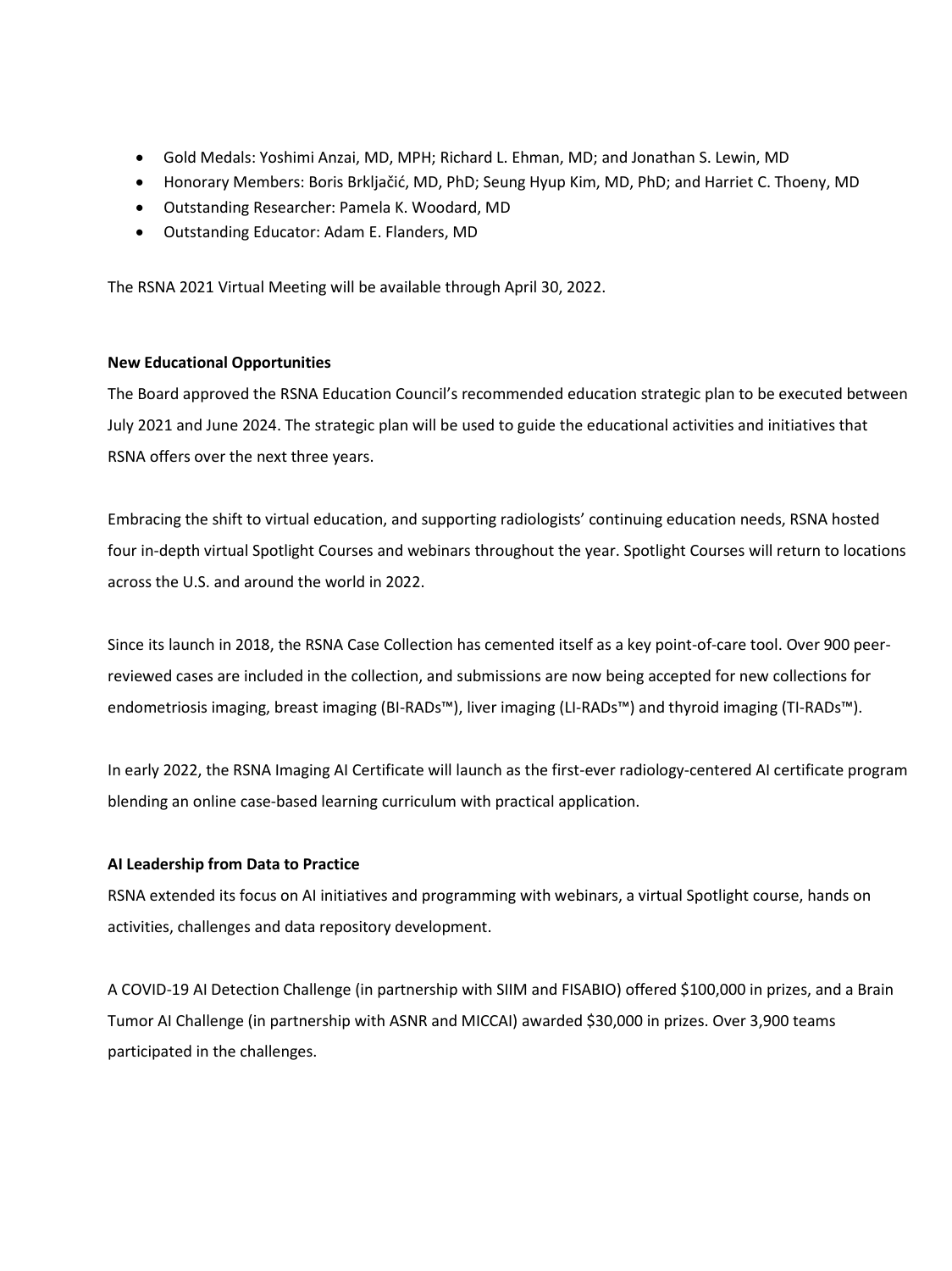RSNA continues to partner on the Medical Imaging and Data Resource Center (MIDRC), focusing on collecting and publishing broad and diverse annotated datasets. Over 15,000 exams are now publicly available to researchers and data scientists.

## **Journals Extend Prominence**

The RSNA suite of journals continue to grow in impact, readership, and social media connections. The Impact Factor for *Radiology* is now 11.105, up from 7.931, and *RadioGraphics* now has an impact factor of 5.333, up from 4.967. RSNA's newest journals, *Radiology: Artificial Intelligence*, Radiology: Cardiothoracic Imaging, and *Radiology: Imaging Cancer*, are now discoverable on PubMed.

The Board is completing its search for a new editor for *Radiology*, to succeed current editor, David Bluemke, MD, PhD, who will step down at the end of 2022.

## **International Activities**

RSNA maintained partnerships around the world with virtual speakers and representatives through its Global Lecture Series and Spotlight Courses in Mexico, Canada, Austria, Japan, Spain, Argentina, Malaysia, UK, Brazil, Korea, China, Singapore, and Australia.

Global Learning Centers (GLCs) in South Africa and Tanzania are working through RSNA and local teams to support subspecialty training, classroom infrastructure and imaging equipment with a mix of virtual and on-site visits. RSNA's next GLC in Quito, Ecuador, will launch in 2022.

## **Diversity, Equity and Inclusion**

RSNA represents our members with a unified voice that reflects our mission and values. Early in the year, the Board adopted a Commitment to DE&I reflecting an action-oriented approach to speak up, stand up, and be an ally. All RSNA events are now Welcoming Environments and our focus on inclusion is demonstrated through diverse speakers and meeting amenities like Camp RSNA.

RSNA became a founding member of the Radiology Health Equity Coalition to address systemic challenges in the practice of imaging care to reduce inequities for people of color and other historically medically underserved communities.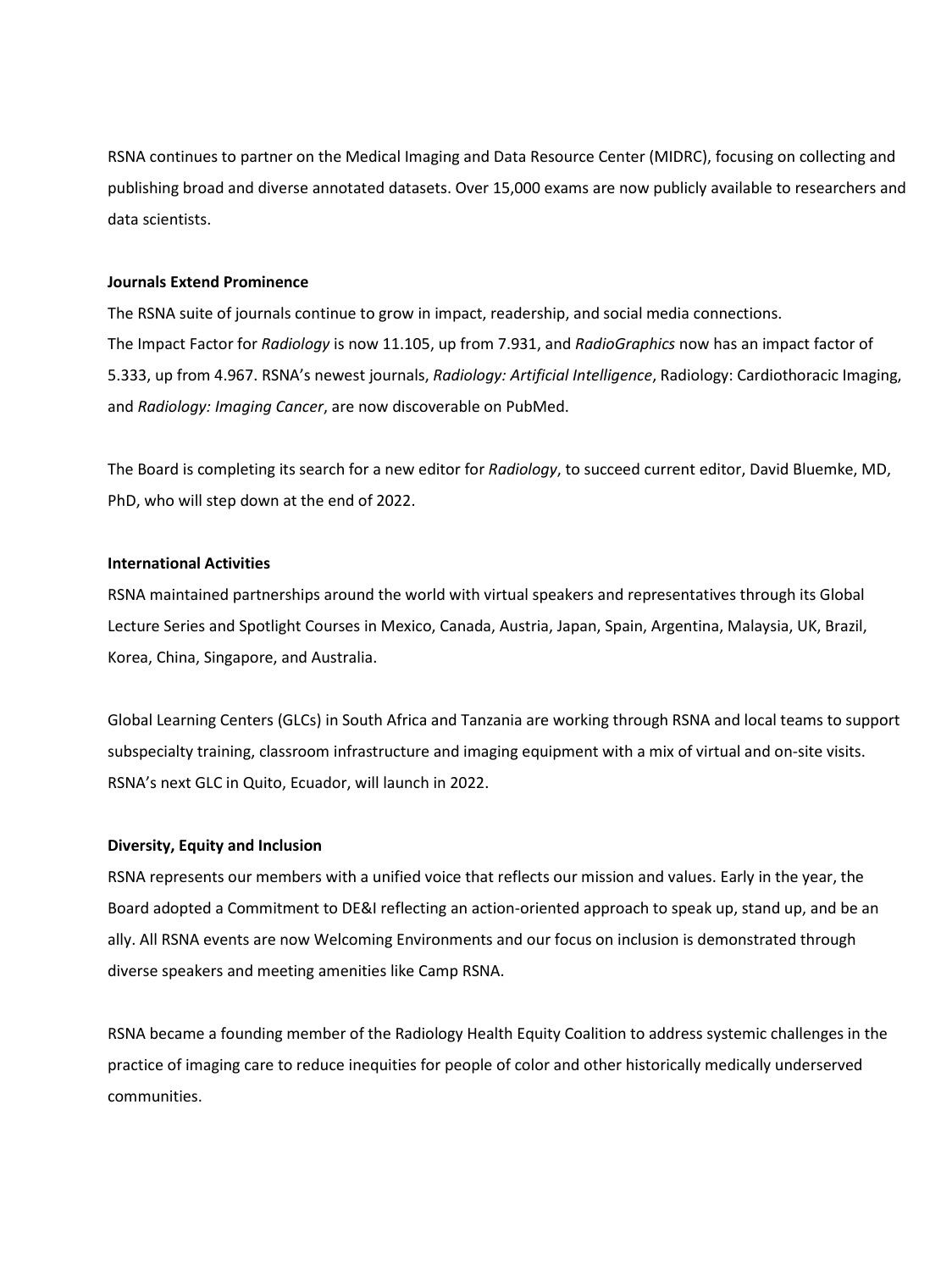#### **R&E Foundation**

The RSNA Research & Education (R&E) Foundation Board of Trustees approved a new mission statement for the Foundation: "Invest in the future of radiology by developing investigators and supporting lifelong innovative research and education."

The R&E Board of Trustees also voted unanimously to continue the underrepresented in medicine (UIM) research medical student grant funding opportunity as a permanent offering in the Foundation's Research Medical Student Grant program. First introduced in 2019, the funding mechanism is designed to raise awareness of the specialty and increase early research funding among UIM medical student grant applicants. The Research Medical Student grant gives medical students an early exposure to the specialty prior to choosing a residency program.

In 2021, the Board of Trustees approved over \$3 million in radiology research and education grants, achieving a funding rate of 30% of grant applications. With this, the Foundation will award 85 new and continuing multi-year research and education grants from 40 different institutions across North America. The R&E Foundation has awarded \$70 million in grant funding since the Foundation's inception in 1984.

#### **Members**

I am pleased to note that as the leading organization for radiology professionals, RSNA has more than 48,000 members from 145 countries around the world.

#### **RSNA Board Governance Changes**

The RSNA bylaws were updated, including modifying the governance structure by increasing the number of positions on the Board of Directors. In addition to the President, Chair, and five Standing Directors, the addition of up to four At-Large Directors (three-year terms) will enable more voices from among RSNA's diverse membership to join the Society's leadership. An open call for nominations was implemented in 2021. The initial call sought nominations for two open At-Large Director positions.

With the governance restructure, additional approved changes to officer positions included eliminating the office of President-Elect and appointing the Secretary-Treasurer from among the members of the Board. Standing Directors will automatically assume the role of Chair in their sixth year and President in their seventh year.

#### **Leadership**